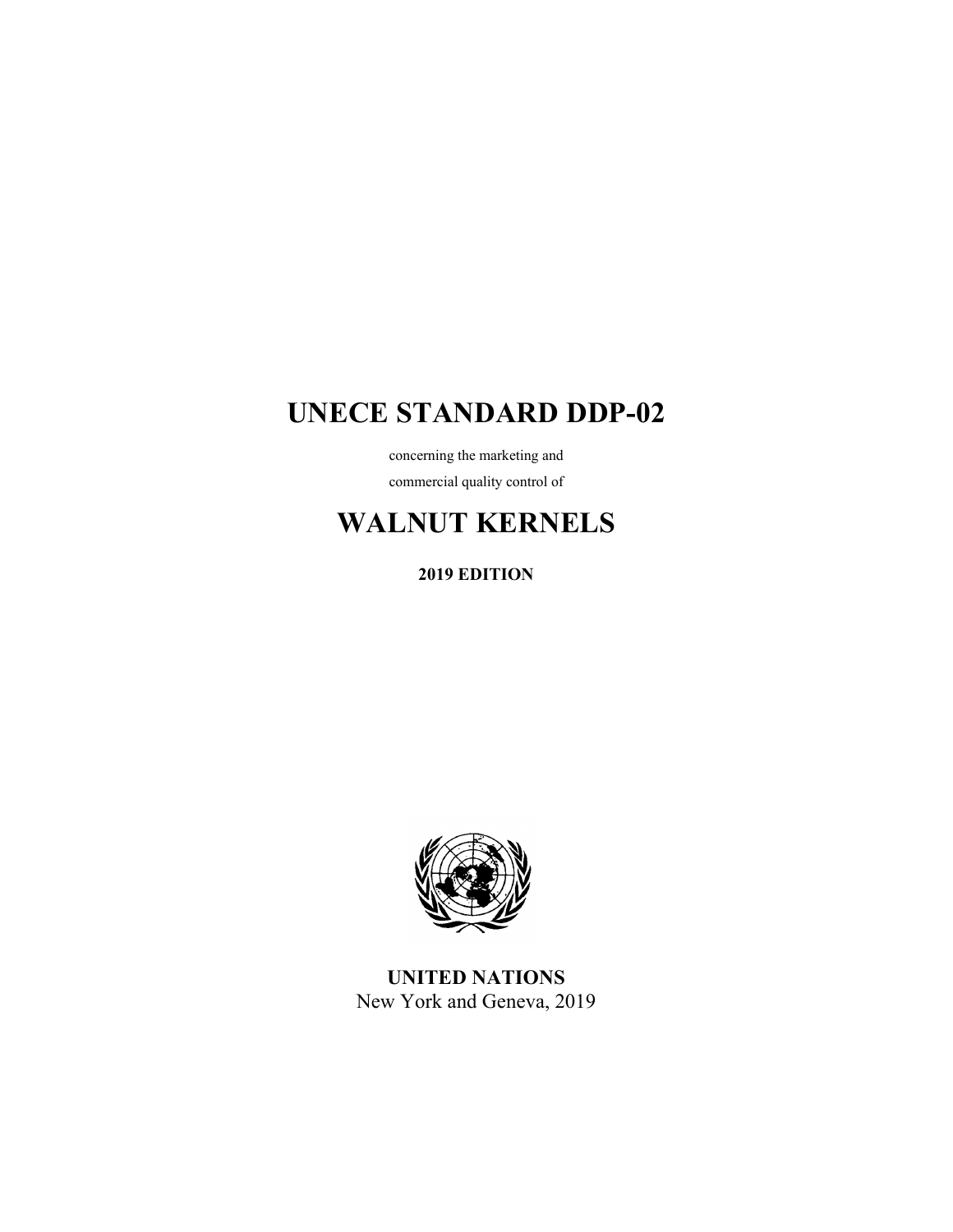### **NOTE**

#### **Working Party on Agricultural Quality Standards**

The commercial quality standards developed by the United Nations Economic Commission for Europe (UNECE) Working Party on Agricultural Quality Standards help facilitate international trade, encourage high-quality production, improve profitability and protect consumer interests. UNECE standards are used by Governments, producers, traders, importers and exporters, and other international organizations. They cover a wide range of agricultural products, including fresh fruit and vegetables, dry and dried produce, seed potatoes, meat, cut flowers, eggs and egg products.

Any member of the United Nations can participate, on an equal footing, in the activities of the Working Party. For more information on agricultural standards, please visit our website http://www.unece.org/trade/agr/welcome.html.

The new Standard for Walnut Kernels is based on document ECE/CTCS/WP.7/2019/19, reviewed and adopted by Working Party at its seventy-fifth session.

The designations employed and the presentation of the material in this publication do not imply the expression of any opinion whatsoever on the part of the United Nations Secretariat concerning the legal status of any country, territory, city or area or of its authorities, or concerning the delimitation of its frontiers or boundaries. Mention of company names or commercial products does not imply endorsement by the United Nations.

All material may be freely quoted or reprinted, but acknowledgement is requested.

Please contact us at the following address with any comments or enquiries:

 Agricultural Standards Unit Economic Cooperation and Trade Division United Nations Economic Commission for Europe Palais des Nations CH-1211 Geneva 10, Switzerland E-mail: agristandards@unece.org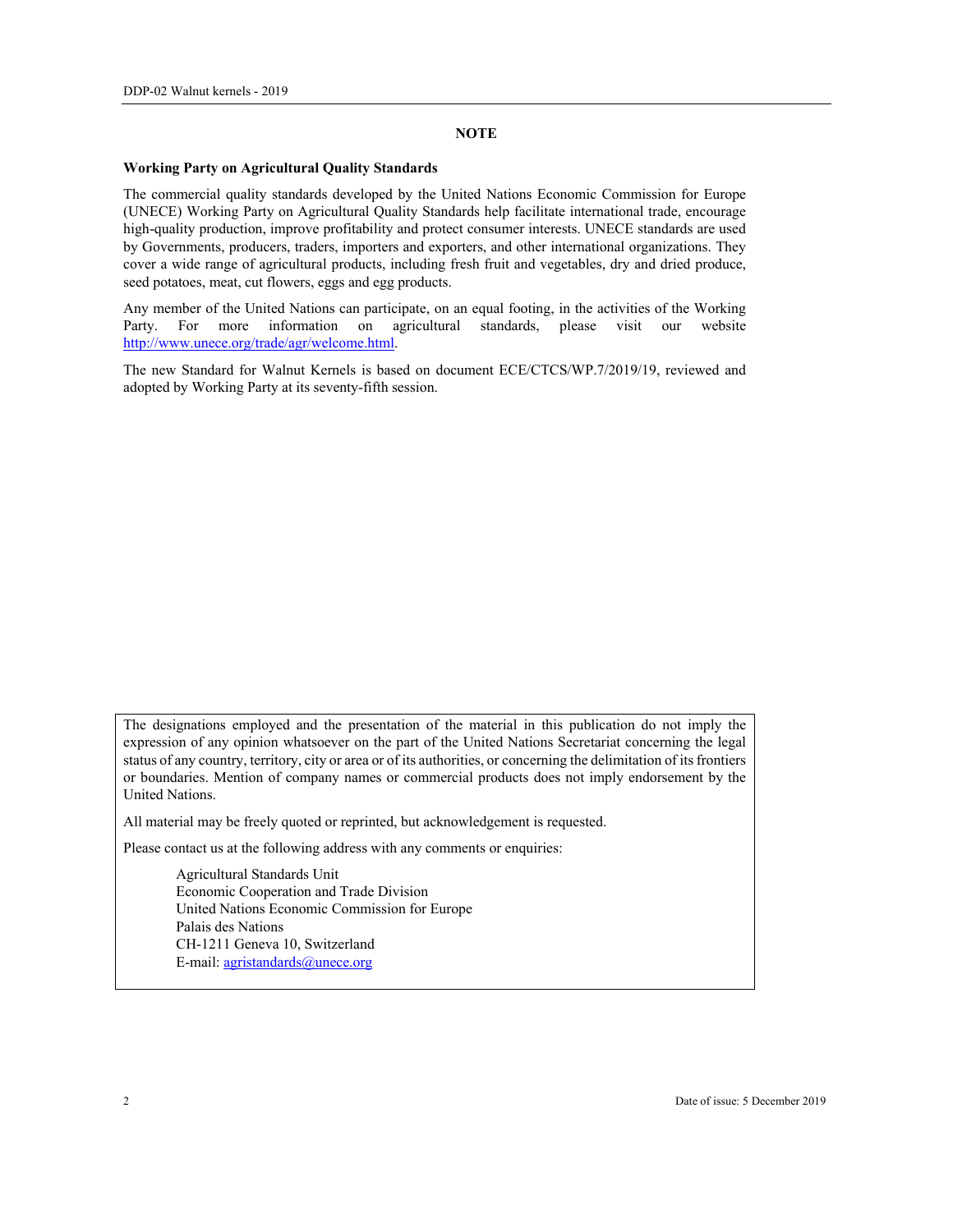# **UNECE Standard DDP-02 concerning the marketing and commercial quality control of Walnut kernels**

## **I. Definition of produce**

This standard applies to walnut kernels from cultivated varieties (cultivars) and wild walnuts from *Juglans regia* L. intended for direct consumption or for food when intended to be mixed with other products for direct consumption without further processing.

This standard does not apply to Walnut kernels that are processed by salting, sugaring, flavouring, or roasting or for industrial processing.

### **II. Provisions concerning quality**

The purpose of the standard is to define the quality requirements of walnut kernels at the export-control stage, after preparation and packaging.

However, if applied at stages following export, the holder/seller shall be responsible for observing the requirements of the standard. The holder/seller of products not in conformity with this standard may not display such products or offer them for sale, or deliver or market them in any other manner.

### **A. Minimum requirements 1**

In all classes, subject to the special provisions for each class and the tolerances allowed, the walnut kernels must display the following characteristics:

The kernel must be:

- sound; produce affected by rotting or deterioration such as to make it unfit for human consumption is excluded
- clean; practically free of any visible foreign matter including the residues of adhering shell
- sufficiently developed. Shrunken or shriveled kernels which are extremely wrinkled, or with desiccated, dried out or tough portions affecting more than 25 per cent of the kernel are to be excluded.
- free from blemishes, areas with discoloration (fat diffusion or spread stains) in pronounced contrast with the rest of the kernel affecting in aggregate more than 25 per cent of the surface of the kernel; scuffing is not regarded as a blemish.
- free from living pests, whatever their stage of development
- free from damage caused by pests, including the presence of dead insects and/or mites, their debris or excreta
- free from mould filaments visible to the naked eye

<sup>&</sup>lt;sup>1</sup> Definitions of terms and defects are listed in annex III of the Standard Layout – Recommended terms and definition of defects for standards of dry (Inshell Nuts and Nut Kernels) and dried produce. <http://www.unece.org/trade/agr/standard/dry/StandardLayout/StandardLayoutDDP\_e.pdf>.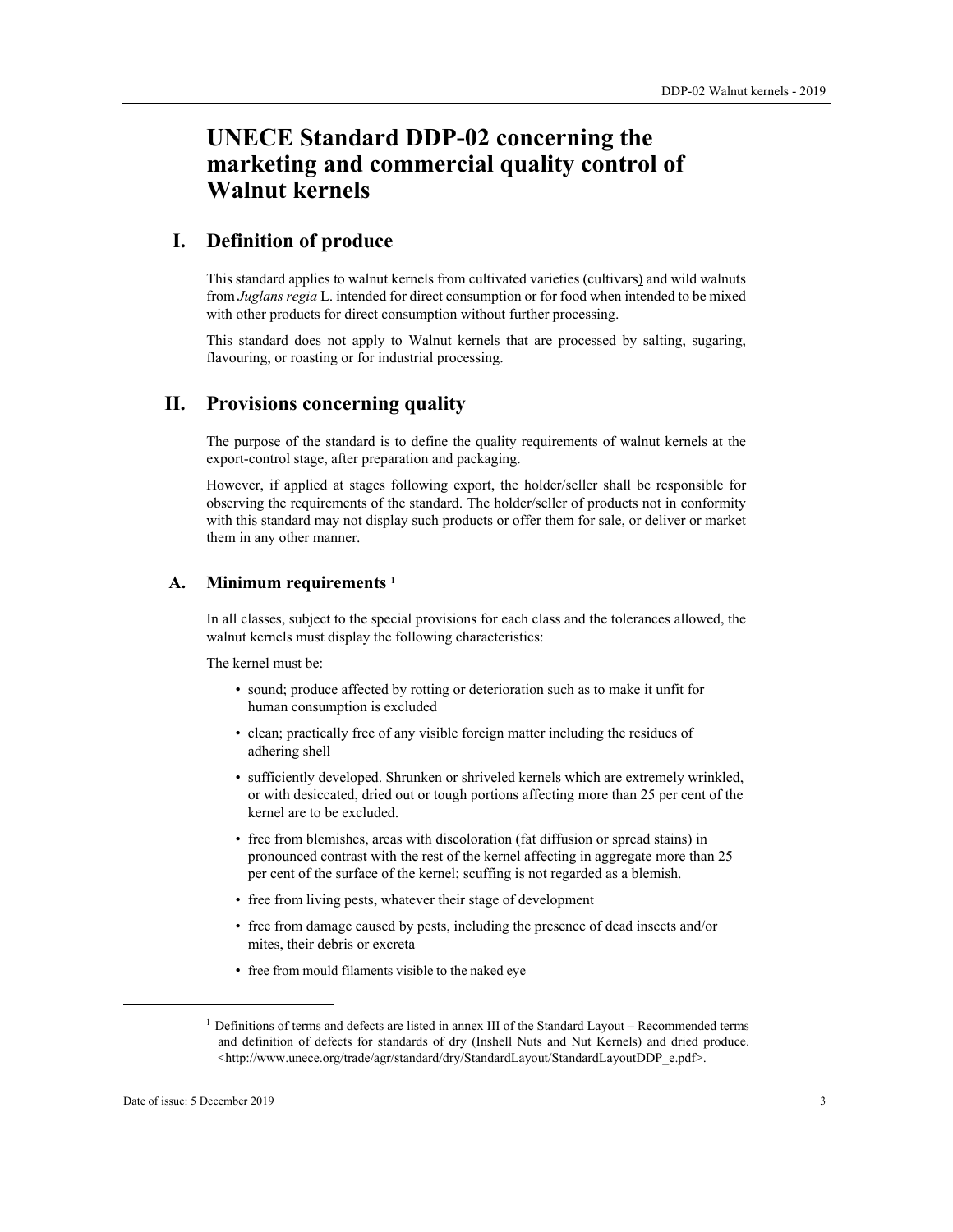- free from rancidity
- free of abnormal external moisture
- free of foreign smell and/or taste.

The condition of the walnut kernels must be such as to enable them:

- to withstand transportation and handling
- to arrive in satisfactory condition at the place of destination.

### **B. Moisture content 2**

The walnut kernels shall have a moisture content not exceeding 5.0 per cent.

### **C. Classification**

In accordance with the defects allowed in section "IV. Provisions concerning tolerances", walnut kernels are classified into the following classes:

"Extra" Class, Class I and Class II.

The defects allowed must not affect the general appearance of the produce as regards quality, keeping quality and presentation in the package.

# **III. Provisions concerning sizing (styles)**

Walnut kernels are classified by style as follows:

| $\mathbf{1}$ | halves          | kernels separated into two more or less equal and intact parts                                                |
|--------------|-----------------|---------------------------------------------------------------------------------------------------------------|
| $\ddot{i}$   |                 | chipped kernels A "chipped kernel" means a portion representing at least three<br>quarters of a "half"        |
|              | iii quarters    | kernels separated lengthways into four more or less equal pieces                                              |
|              | iv large pieces | portions smaller than a "chipped kernel" but larger than a "broken"<br>piece"                                 |
| V            | broken pieces   | portions of kernels which can pass through a 8mm round hole screen<br>but not through a 3mm round hole screen |

For halves only, the number of pieces per kilo is optional.

When styles are mixed, the proportion of each style must be indicated; the table of size tolerances does not apply.

<sup>2</sup> The moisture content is determined by one of the methods given in annex II of the Standard Layout – Determination of the moisture content for dry produce. <http://www.unece.org/trade/agr/standard/dry/StandardLayout/StandardLayoutDDP\_e.pdf>. The laboratory reference method shall be used in cases of dispute.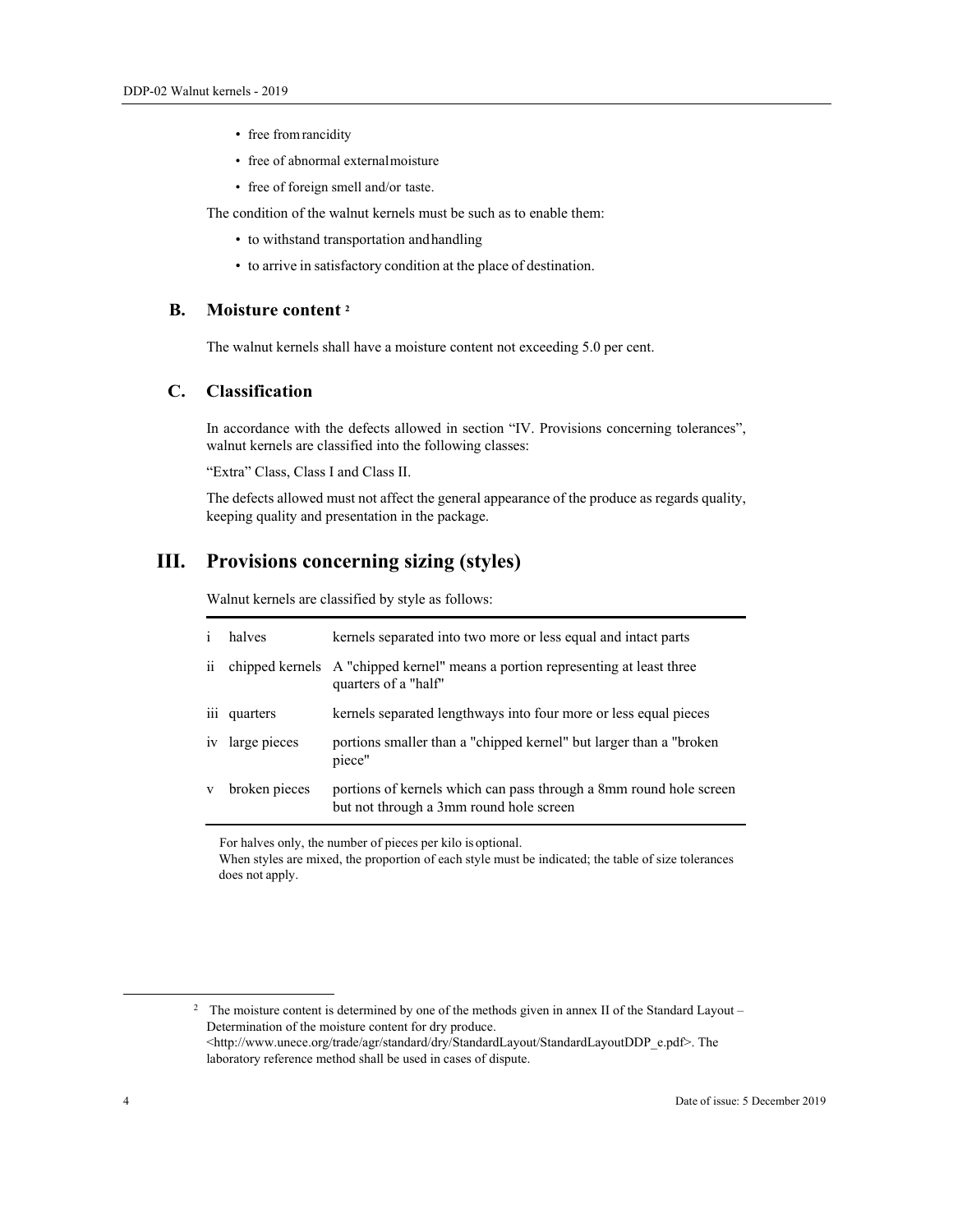# **IV. Provisions concerning tolerances**

At all marketing stages, tolerances in respect of quality and size shall be allowed in each lot for produce not satisfying the minimum requirements of the class indicated.

# **A. Quality tolerances**

 $\blacksquare$ 

L.

|                                                                                                    | <b>Tolerances allowed</b><br>percentage of defective produce,<br>by weight |          |                |
|----------------------------------------------------------------------------------------------------|----------------------------------------------------------------------------|----------|----------------|
| Defects allowed                                                                                    | Extra                                                                      | Class I  | Class II       |
| Tolerances for produce not satisfying<br>(a)<br>the minimum requirements<br>of which no more than: | 4                                                                          | 6        | 8              |
| Mouldy                                                                                             | 0.5                                                                        | 1        | $\overline{2}$ |
| Rancid or foreign smell or taste                                                                   | 1                                                                          | 1        | 2              |
| Rotten or deterioration                                                                            | 0.5                                                                        | 1        | $\overline{2}$ |
| Damaged by pests                                                                                   | 1                                                                          | 1        | 2              |
| Living pests                                                                                       | $\Omega$                                                                   | $\Omega$ | $\Omega$       |
| (b) Tolerances for other defects                                                                   |                                                                            |          |                |
| Foreign matter, shell fragments,<br>fragments of hull                                              | 0.5                                                                        | 1        | 1              |
| (c) Tolerances for colour                                                                          |                                                                            |          |                |
| Walnut kernels that do not belong                                                                  |                                                                            |          |                |
| to the same color classification                                                                   | 15                                                                         | 15       | 15             |

# **B. Size/Style tolerances**

| Minimum percentage and tolerances allowed (per cent by weight of kernels) |  |
|---------------------------------------------------------------------------|--|
|                                                                           |  |

| <i>Style</i>    | <b>Halves</b> | Chipped<br>kernels | Ouarters        | Large<br>pieces | <b>Broken</b><br>pieces | Fragments      |
|-----------------|---------------|--------------------|-----------------|-----------------|-------------------------|----------------|
| Halves          | a<br>85       | 15                 | 5 <sup>c</sup>  | 5 <sup>c</sup>  | 1 <sup>c</sup>          | 1 <sup>c</sup> |
| Chipped Kernels |               | a<br>85            | 15 <sup>b</sup> | 5 <sup>c</sup>  | 5 <sup>c</sup>          | 1 <sup>c</sup> |
| <b>Quarters</b> |               |                    | - a<br>85       | b<br>15         | 5 <sup>c</sup>          | 1 <sup>c</sup> |
| Large pieces    |               |                    |                 | a<br>85<br>h    | 1.5 <sup>b</sup>        | 1 <sup>c</sup> |
| Broken pieces   |               |                    |                 | 10              | 90 <sup>a</sup>         | 1 <sub>d</sub> |

a Minimum percentage

b Tolerances allowed<br><sup>c</sup> Included in 15 per cent tolerance

d Included in 10 per cent tolerance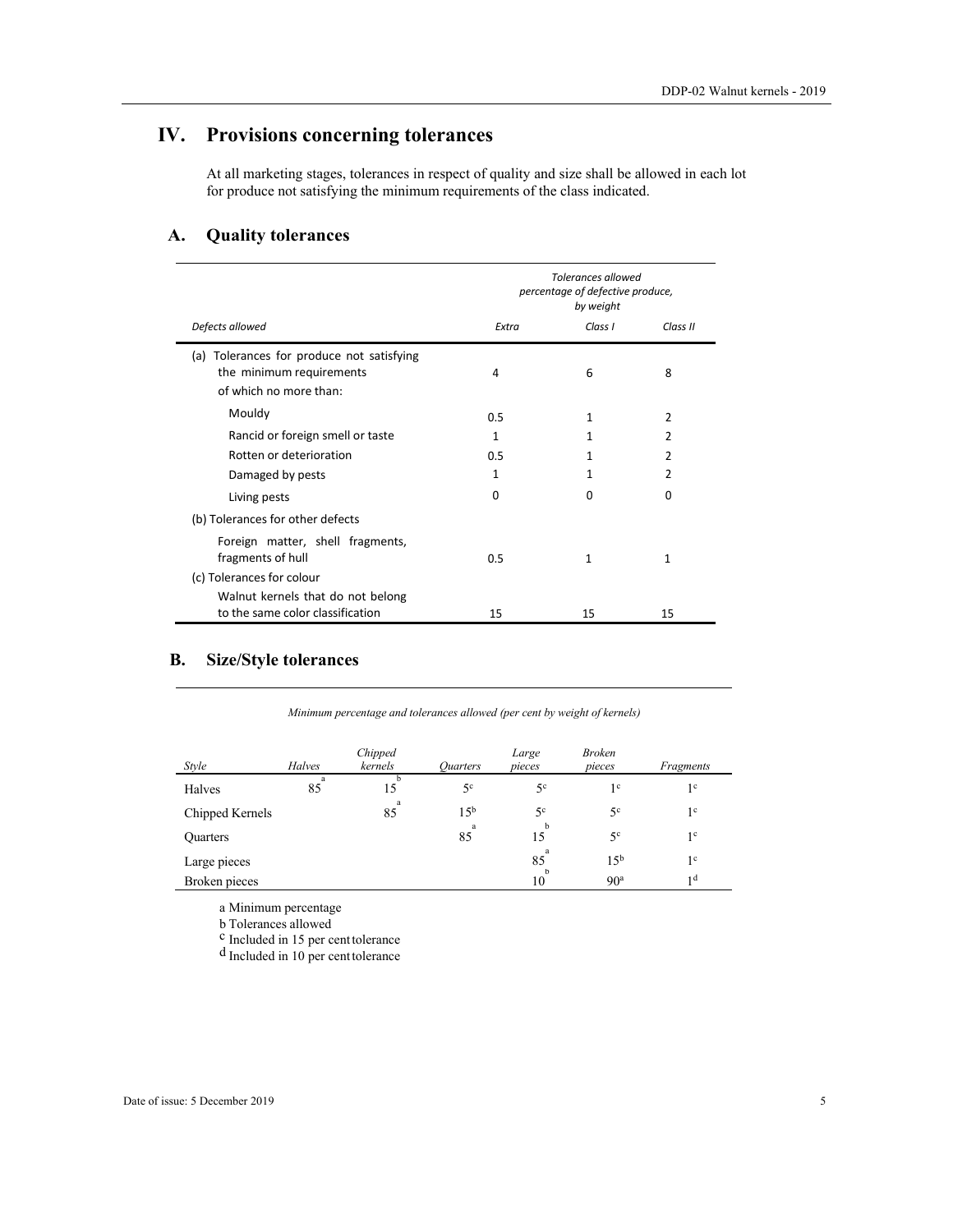# **V. Provisions concerning presentation**

### **A. Uniformity**

The contents of each package must be uniform and contain only walnut kernels of the same origin, quality, size (if sized) and variety (if indicated).

The visible part of the contents of the package must be representative of its entire contents.

#### **Colour Uniformity 3**

The following color uniformity apply in the respective classes for walnut kernels:

- Extra Class: Walnut kernels in this class must be uniformly light-coloured with practically no dark straw and/or lemon-yellow colour and with no dark brown.
- Class I: Walnut kernels in this class must be of a colour not darker than light brown and/or lemon-yellow.
- Class II: Walnut kernels in this class must be of a colour not darker than dark brown. Darker kernels may be marketed in this class, provided the colour is indicated on the package.
- Red coloured kernel varieties are exempted from the colour requirements.

### **B. Packaging**

Walnut kernels must be packed in such a way as to protect the produce properly.

The materials used inside the package must be clean and of a quality such as to avoid causing any external or internal damage to the produce. The use of materials, particularly of paper or stamps bearing trade specifications, is allowed, provided the printing or labelling has been done with non-toxic ink or glue.

Packages must be free of all foreign matter in accordance with the table of tolerances in section "IV Provisions concerning tolerances".

## **VI. Provisions concerning marking**

Each package 4 must bear the following particulars in letters grouped on the same side, legibly and indelibly marked and visible from the outside:

### **A. Identification**

Packer and/or dispatcher:

Name and physical address (e.g. street/city/region/postal code and, if different from the country of origin, the country) or a code mark officially recognized by the national authority. 5

<sup>&</sup>lt;sup>3</sup> The official colour chart illustrating the colours is available at :

http://www.unece.org/fileadmin/DAM/trade/agr/standard/dry/Publications/ECE\_DDP-02\_WalnutKernels.pdf. 4 These marking provisions do not apply to sales packages presented in packages.

<sup>&</sup>lt;sup>5</sup> The national legislation of a number of countries requires the explicit declaration of the name and address. However, in cases where a code mark is used, the reference "packer and/or dispatcher" (or